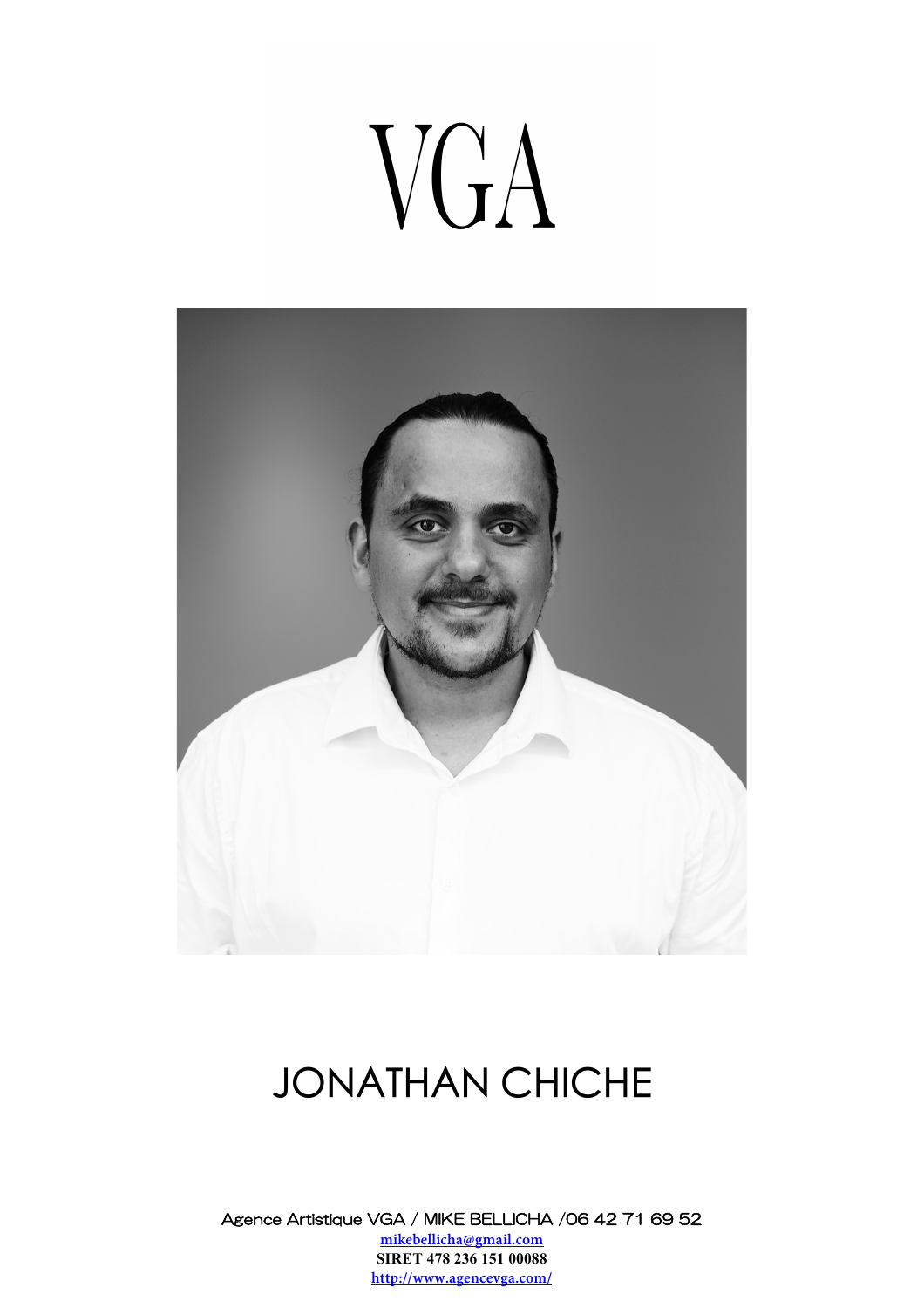## $V(A)$

#### JONATHAN CHICHGE COMEDIEN AGENT MIKE BELLICHA

LANGUE FRANCAIS

TELEVISION - SERIE

2021 POURQUOI JE VIS - LAURENT TUE 2021 PRISONNEUR - INGRID FRANCHI 2020 EN FAITE - VINCENT SCALARA 2020 LES RIVIERES POURPRE - MANUEL BOURSINHAC 2019 PEUR SUR LE LAC - JEROME CORNUAU 2019 SOUS LA PEAU - DIDIER LE PECHEUR 2019 CAMERAMEN - TRISTAN LHOMME 2016 SLIM THE MAN - SAMIR OUBECHOU & CHERIF SAIS 2013 KADER CHERIF – JULIEN ZIDI 2010 KAAMELOTT - SAISON 6 - ALEXANDRE ASTIER

#### COURT METRAGE

2021 FATUME - MAISONNEUVE SANDRO 2020 LE FANTOME - ANTOINE BARRIO & JOHN RACHID 2020 DEAD END - V. CHAMBON & M. JOSSE 2020 RITUEL POUR UN MEURTRIER - RAPHAEL LIOT 2018 C**'**EST MON IDEE - Y. GUILLARME & J. CHICHE 2018 REACTION EN CHAINE - LUC SERRANO 2018 THE BOX - JOANNY MERLINC 2010 STRIPE - YOURI MIGNARD-MEUNNIER 2010 BURGLAR - JOANNY MERLINC

#### WEB SERIE

2021 FRERE - VINCENT SCALARA & KAZA 2020 NEAMAUSUS – K - PRODZ 2019 LE CODE DES PROFS - VINCENT SCALERA 2019 J**'**AI MAL AUX HATERS - JHON RACHID 2019 CENTRAL 17 - DAVID RINDONE

Agence Artistique VGA / MIKE BELLICHA /06 42 71 69 52

**mikebellicha@gmail.com SIRET 478 236 151 00088 http://www.agencevga.com/**